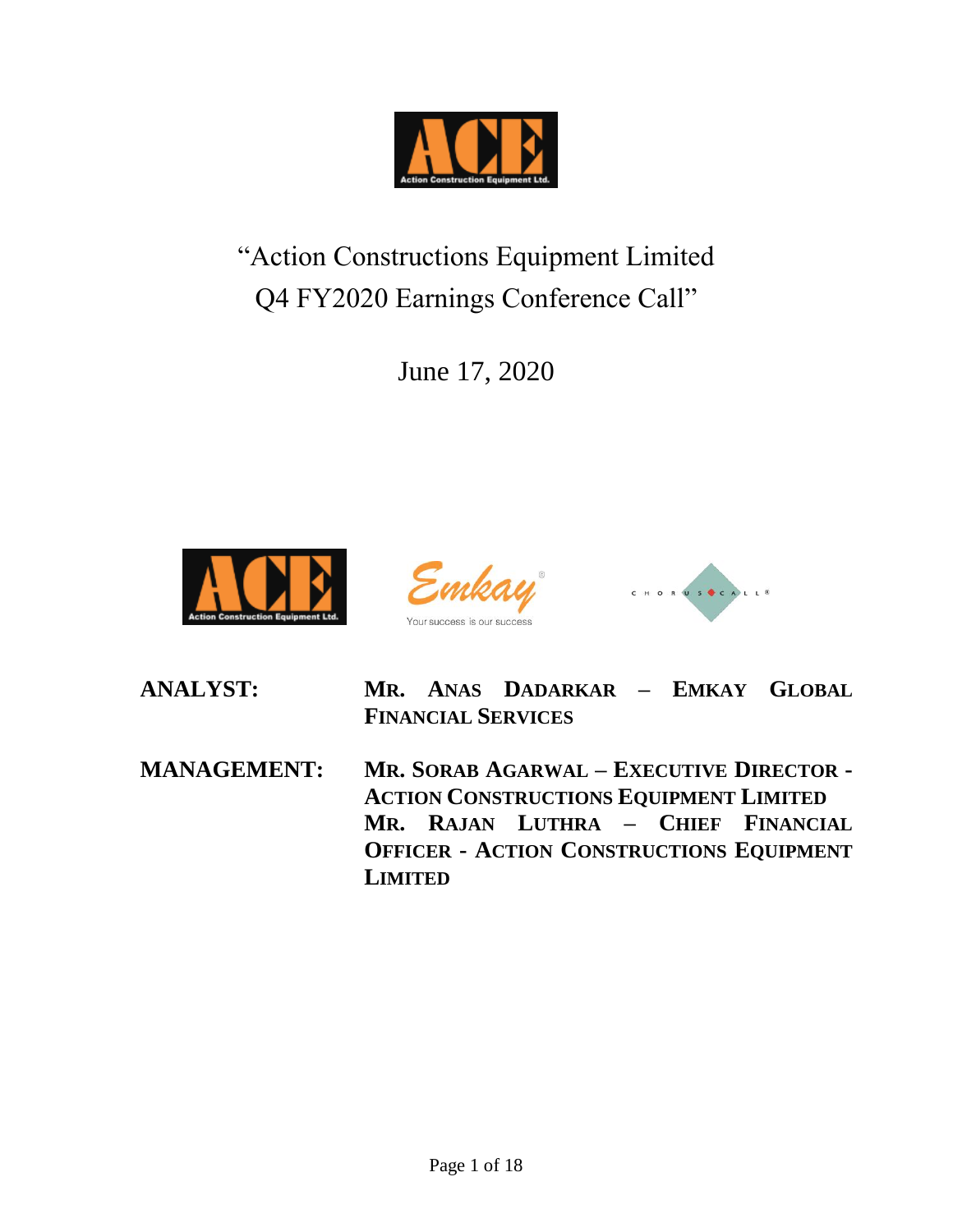

- **Moderator:** Ladies and gentlemen, good day and welcome to Q4 FY2020 Earnings Conference Call of Action Constructions Equipment Limited hosted by Emkay Global Financial Services. We have with us today Mr. Sorab Agarwal – Executive Director and Mr. Rajan Luthra – Chief Financial Officer. As a reminder, all participant lines will be in the listen-only mode and there will be an opportunity for you to ask questions after the presentation concludes. Should you need assistance during the Conference Call, please signal an operator by pressing "\*" then "0" on your touchtone phone. Please note that this conference is being recorded. I now hand the conference over to Mr. Anas Dadarkar from Emkay Global. Thank you and over to you Sir!
- **Anas Dadarkar:** Good evening everyone. I would like to welcome the management and thank them for giving us this opportunity. I would now handover the call to the management for the opening remarks. Over to you Sir!
- **Sorab Agarwal:** Good evening everybody. All of us are currently reeling under the ill effects of COVID-19 which has caused unprecedented disruptions in personal as well as business and economic set ups.

Overall, the business set ups and business quantum had started improving since January 2020, and we were looking at our biggest single quarter sales in Q4 of FY2020 but unfortunately and with sudden lockdown in the second half of March, all of us were caught unaware and we lost close to about Rs.65 Crores of revenue for the month of March additional revenue which we could have done easily.

This was about 20% of our revenue for March quarter. Even in this tough situation, we were able to grow our revenue for quarter four of the last year by 5.6% on quarter-on-quarter basis and 1.9% on year-on-year basis.

On a whole year basis, our revenue last year has declined by 13.9% as compared to FY2019 as overall economic activity was a little sluggish throughout most of last year. Even on a falling revenue base owing to the market conditions we have been able to marginally improve our EBITDA margins to 8.3% as compared to 8% on year-on-year basis. Similarly our profit after tax stands at 4.6% of the last year as compared to 4.2% of financial year 2019.

Fourth lockdown we were able to start our partial operation in the last week of April and we were able to function at about 35% revenue levels for the month of May and June looks to be slightly better than May as the country unlocks.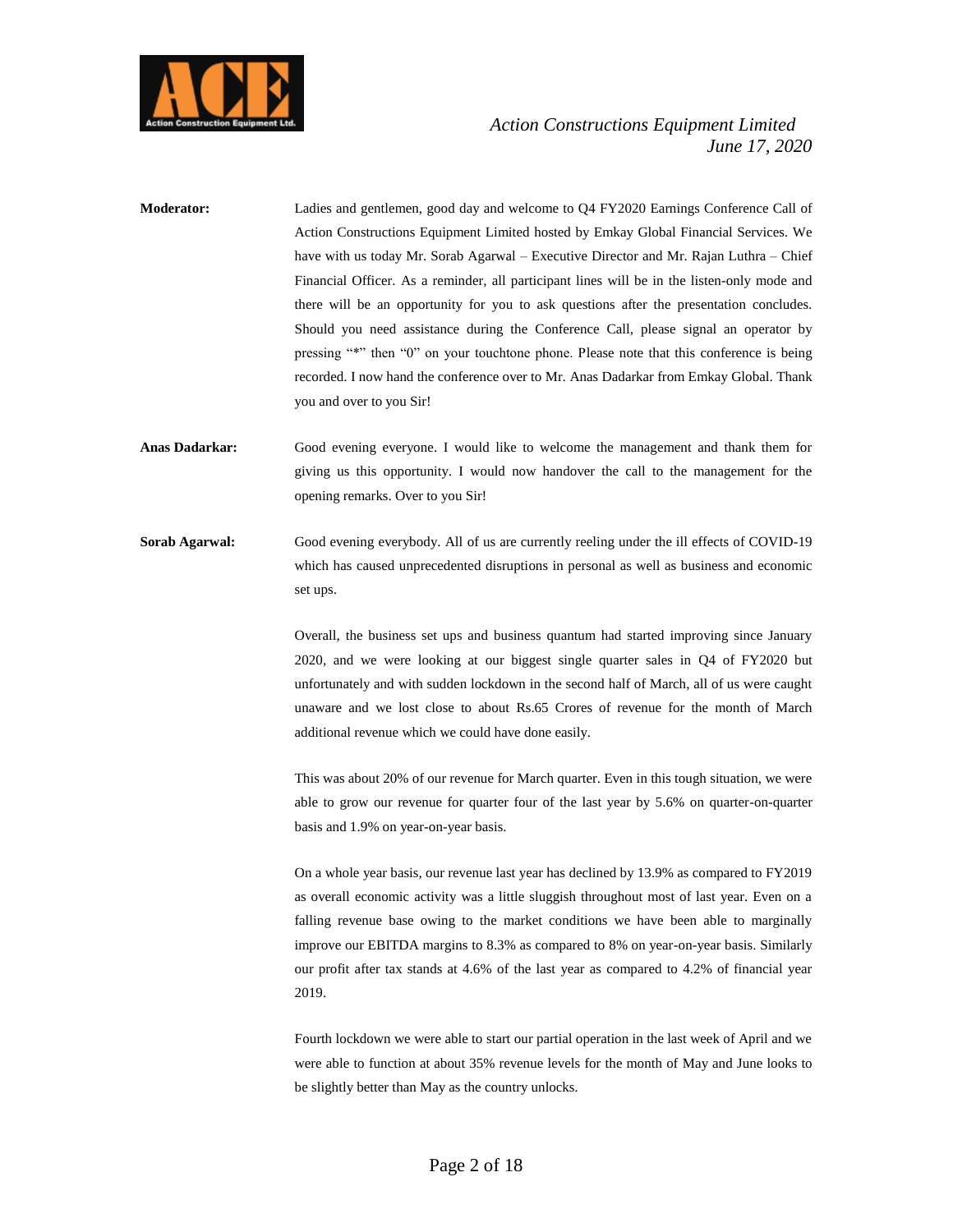

For the current quarter, we expect overall sales to be at around 30%-32% just for the quarter, of the last year average sale as most of the country remained in lockdown through most of April and working parts of it. In the interim, we have taken all possible liquidity preservation and cost control measures to minimize the effects of COVID-19 and lockdown on the performance of the company. We have been able to reduce our breakeven levels from 70% of last year's average revenue to around 55% level currently which will help us wave through the current times.

Going forward, we expect revenue levels to reach around 50%-55% in quarter two, around 70% in quarter three and hopefully things should normalize to normal pre-COVID levels in quarter four provided no further disruption takes place. We have undertaken all possible measures to remain in the black on a full year basis for financial year 2021 and still continue to work on the same.

That is it. I think we can start Q&A session.

**Moderator:** Thank you very much. We will now begin the question and answer session. The first question is from the line of Rajiv Maheshwari from Praj Investment. Please go ahead.

**Rajiv Maheshwari:** Good afternoon Mr. Agarwal and Mr. Luthra. Considering the environment, the result was quite good because as you told you lost around 65 Crores of revenue so may be in that case the revenue would have gone in terms of around 370 odd Crores but still things were not in our hand so that way it is, so I have a couple of questions, this 65 Crores of revenue should have been again any forward to the month of may be next quarter when the operation started sometime in April or we have lost some part of sales on that account?

Sorab Agarwal: Apart from this 65 Crores there were lot of other pending orders which would have been executed in due course of April but unfortunately I would say that quite a part of the order book has gone into abeyance because people are undecided with respect to their current and future activity levels, so I would say that at least 40%-50% of the order book has gone into against abeyance, delayed and some part of it cancelled also but yes in the interim there are already some fresh order booking has started well in the month of May and June obviously it is the demand scenario is nowhere near what it was pre-COVID levels but yes that is the true fact but yes out of that 65 Crores I would say that at least 50%-60% of the business is getting executed would have already happened in May or would be continuing well into June.

**Rajiv Maheshwari:** Okay so the rest may be the people are postponing it as of now or may be cancelling it anyway because in these uncertain times lots of issues would have been there even on their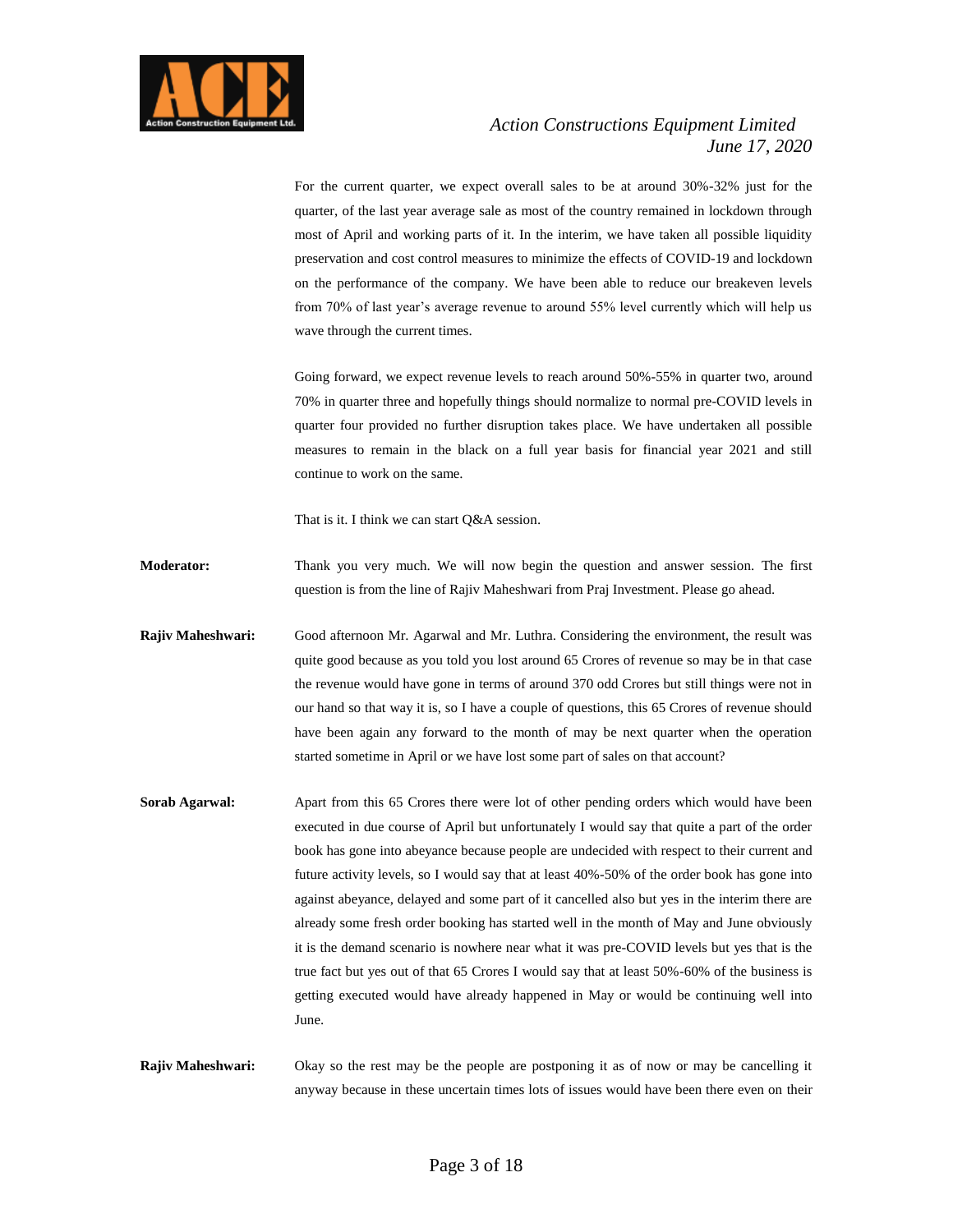

side and the second part is how is the condition of this COVID and all in terms of the factory campus or in the Faridabad area in and around and is it impacting the labor supply as such, in labor supply in terms of the factory as well as labor supply in terms of the contractors and infrastructure companies which are using our product as of now?

- **Sorab Agarwal:** We were lucky enough and I think we were one of the first construction equipment companies to start functioning. We got our approvals on April 23, 2020 and we started functioning in a small way on April 24, 2020. We have put all possible checks and balances in place in order to avoid any spread of COVID within the premises and outside and in Faridabad especially where we are looking at Faridabad and (inaudible) 07:44, COVID instances are very less, very limited to may be only 150-200 till about 8-10 days back but unfortunately about 150 odd cases have started happening in the recent past so obviously the COVID scenario is increasing as soon as most of the things have gone into not come out of the lockdown in the last 15-20 days so yes the spread is definitely increasing but till date we really do not have a problem on the labor front rather with the such reduced quantum of work, there was actually no need for a lot of workers so about during this lockdown period about 15%-20% of the workforce did vanish and obviously we are also not interested in getting them back because we do not need them and a contrary about 10%-15% of the work force we have the temporary contractual workforce which we engage through contractors so we are actually laid off about 10%-15% of them in the last one month – one and a half month. As of now the situation is okay yes but if it worsens again then obviously it is anybody's guess what will happen.
- **Rajiv Maheshwari:** That is in nobody's hand and the second part is how is the status in terms of the people whom you supply in terms of the labor shortage those guys are facing or how is it?
- **Sorab Agarwal:** There are two things happening. Definitely there is labor shortage especially in the cities so for all the projects which were happening within the city limits there is definitely a labor shortage because most of the labor is migrant labor and lot of them have moved away or have still not returned to the sites, so obviously I would say 30%-40% of the sites are finding it difficult or it is not viable to carry on operations if there is no productivity at the site so yes if that problem exists as of now and I think it will take another 15 days to one month for that problem to smoothen out but on the sidelines of this problem another thing that we have noticed with respect to the biggest of the construction companies or contractors that the work generally slows down in the monsoon time so that is around July till mid of August, so some of the companies with respect to some of their projects where they have had labor issues they have principally decided not to restart or has shut down the sites and will start only sometime in middle of August so by that time the labor problem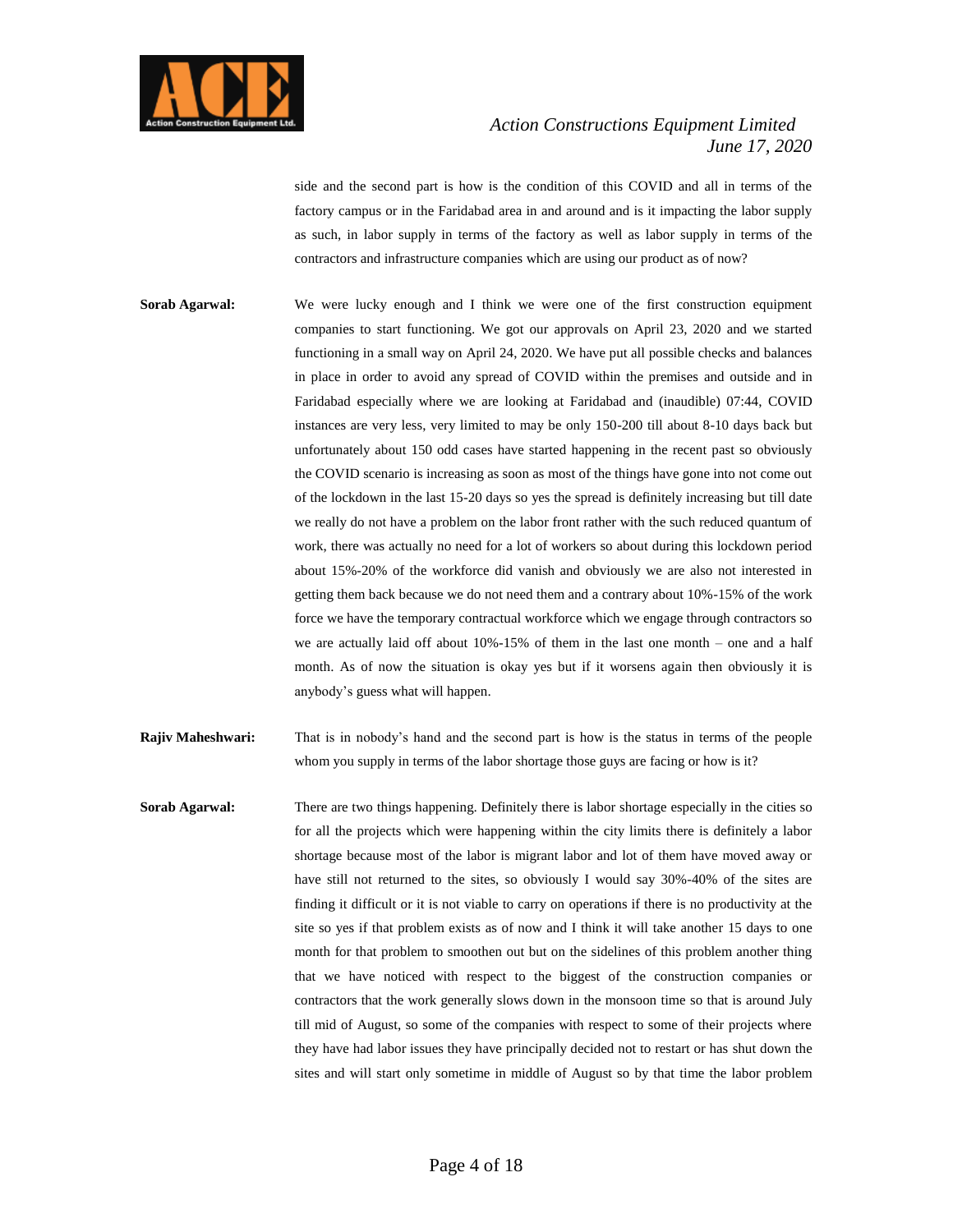

would also finish and the monsoon would have passed by so that is also not actions taken by some of the companies for some of their sites.

**Rajiv Maheshwari:** Basically when everything is in place the work will start at full swing?

**Sorab Agarwal:** Yes, so hopefully August or September construction activity should get back to full swing or at least 90%-95% levels.

**Rajiv Maheshwari:** That is fair enough. Out of curiosity, I just wanted to know suppose there is a supply shortage of labor in the sites and all so does it not indirectly mean that the dependence would be more on the equipment's rather than the labors because anyways the labor supply is short so how do you see that as a may be a prospect going forward?

- **Sorab Agarwal:** In a small way specially with respect to earthmoving machines and all yes it will definitely add to the bid for the more equipment but specially smaller equipment like skid steer loaders or smaller machines which can actually contribute to a labor but finally there are so many jobs and things which practically people has to do whether it is including operating the machine so I would say that in 90%-95% of the places the replacement would not be there because as it is construction sector is getting mechanized and mechanization is always cheaper and more efficient way of doing work than actually using labors so wherever mechanization is or was possible was happening in our country in the last five years to ten years so there would be a very small impact I would say because of that.
- **Rajiv Maheshwari:** Just a quick update in the last concall you had mentioned some government order from some neighboring country of around 70 odd Crores so what is the status? Is it done or stuck up?
- **Sorab Agarwal:** Unfortunately, into abeyance. I mean the status is not clear. We have achieved a small part of that order I will very frank but the main order is still in abeyance, so we really do not know the status.
- **Rajiv Maheshwari:** So that is because COVID or some commercial negotiations or something like that?
- **Sorab Agarwal:** Primarily that will be because of COVID.

**Rajiv Maheshwari:** That is, it from my side. Thank you so much.

**Moderator:** Thank you. The next question is from the line of Anas Dadarkar. Please go ahead.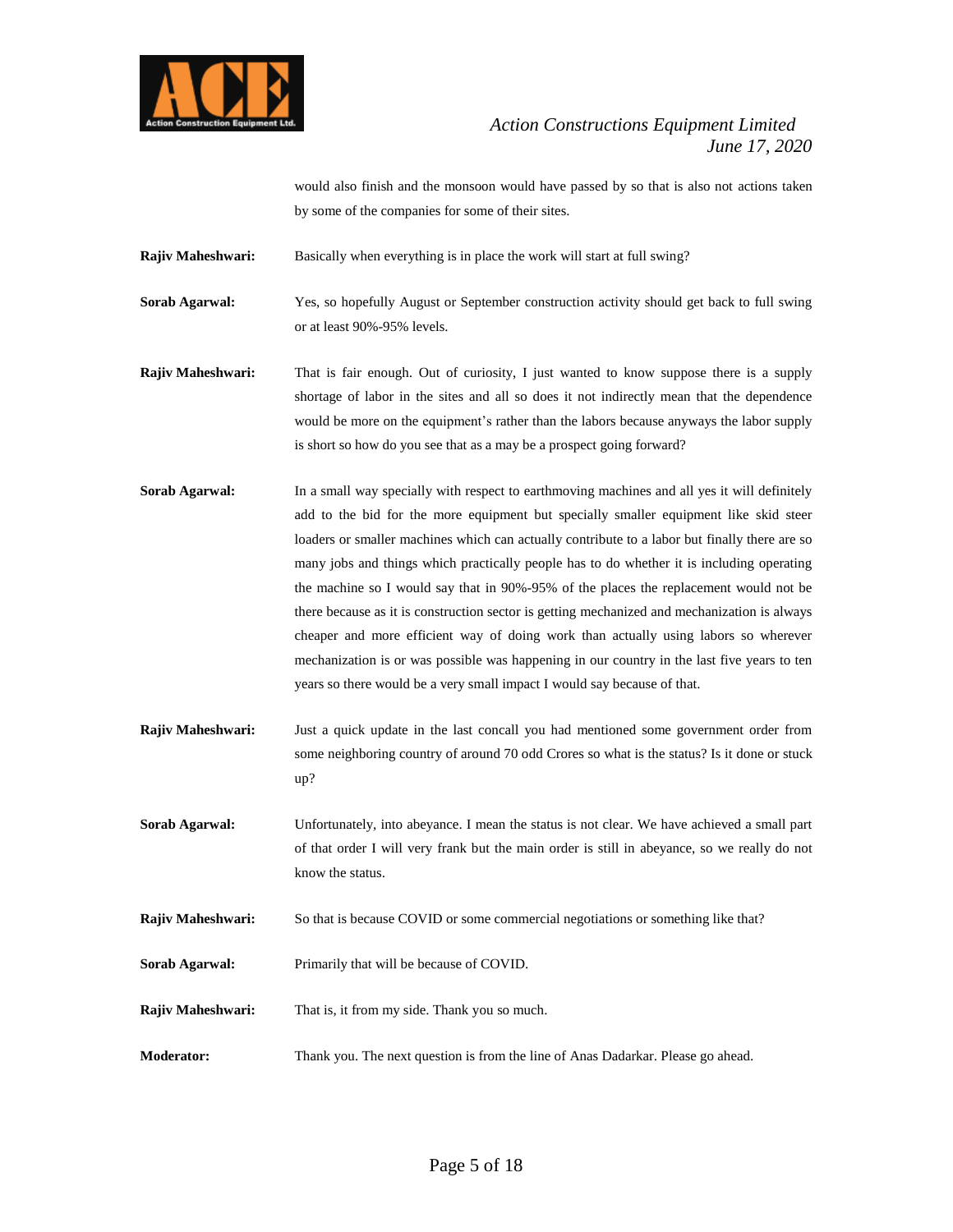

- **Anas Dadarkar:** I just wanted to know what is the outlook for the agri segment because even though the infrastructure and other industrial segment may be down, the outlook for the tractors and the prices should not be that much impacted?
- **Sorab Agarwal:** Yes, I totally agree with you and we have seen that effect in the month of May and going into June so hopefully in the agri segment we should be looking at, at least 10%-15% growth in this year.
- **Anas Dadarkar:** Sir I will come back in the queue.
- **Moderator:** Thank you. The next question is from the line of Kishore B, a retail investor. Please go ahead.
- **Kishore B:** Congratulation on a good set of numbers in the tough times. Sir, I would like to know the portion of the agri segment, agri equipment's in total net sales for this quarter and year?
- **Sorab Agarwal:** Whole of last year it was in the order of around 13%. That was the contribution of agri last year in our total segment results and in this quarter I think, it will definitely increase to about 17% to 18%.
- **Kishore B:** Okay and any plans related to the equipments of agri segment in the pipeline that to launch are any plans for future?
- **Sorab Agarwal:** We are already Cactus from 25 horsepower to 90 horsepower including four wheeled. We have already started the wheel harvester apart from the harvesting combine so I think the product portfolio which we wanted to created is already there such that we need to cut the penetrate into the market.
- **Kishore B:** Okay. Thank you.
- **Moderator:** Thank you. The next question is from the line of L.V Shetty from Philip Capital. Please go ahead.
- **L.V Shetty:** Good evening Sir. I wanted to have the numbers for the equipment that you sold for the quarter like the pick and carry that you give out every quarter?
- **Rajan Luthra:** I this quarter we have done 1251 in the pick and carry cranes, mobile tower cranes is 12, fixed tower crane is 49, 2 no. for caller cranes, tractor is 370, backhoe loaders 139, forklift 233, compactor 21, 5 graders, 5 peg mounted cranes, 49 harvesters, 86 the rotameters and 5 piling rigs.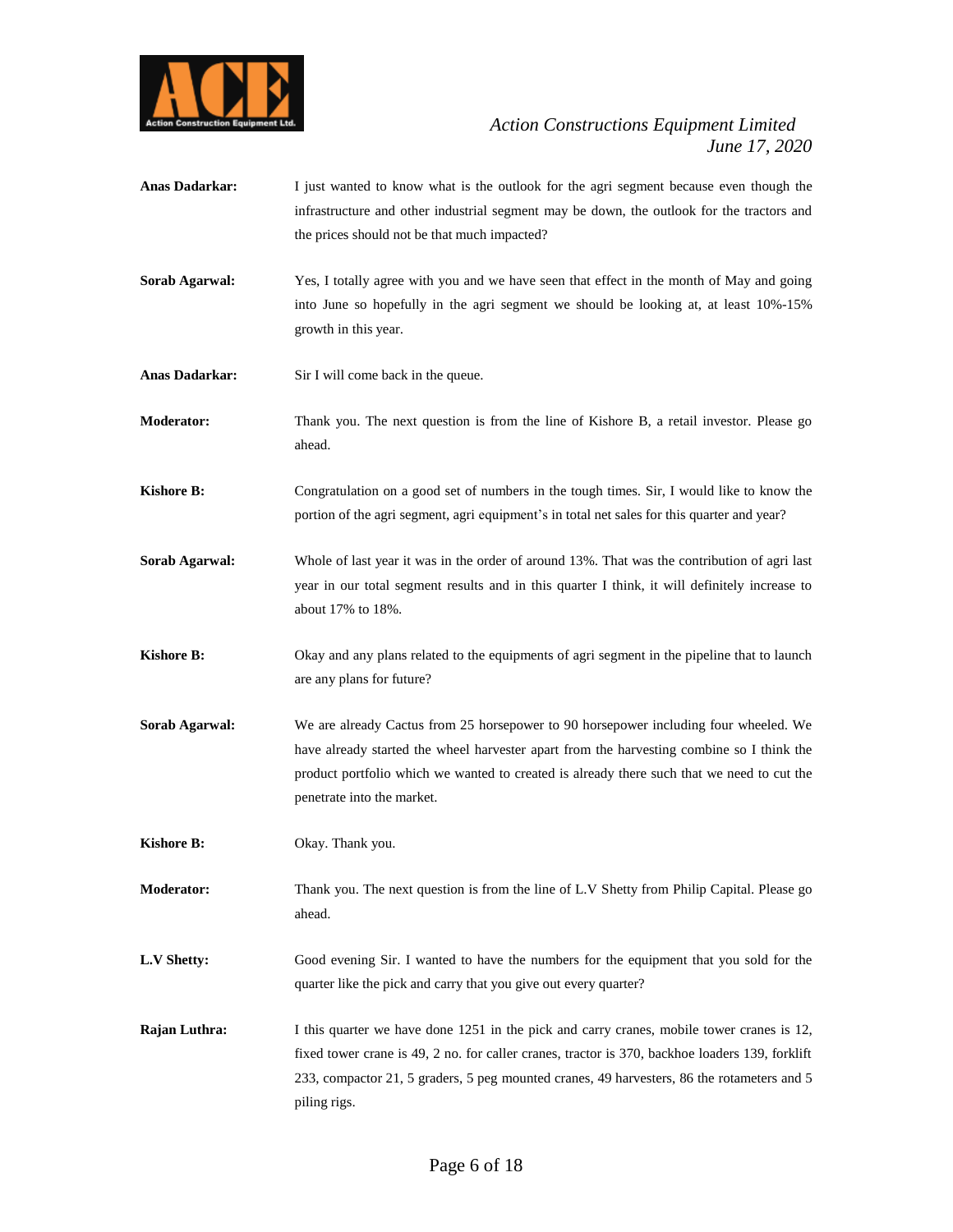

- L.V Shetty: Sir one more thing I wanted to ask from you as construction equipment because construction is subdued because of this COVID situation, when do you exactly see things returning to normalcy across India?
- **Sorab Agarwal:** That is with respect to construction?
- **L.V Shetty:** Yes Sir because that would drive your construction equipment sales?
- **Sorab Agarwal:** I think over the next one month to two months most of the labor problem should get settled and sometime around like I mentioned earlier August-September construction activity should be back to whatever closest possible normalcy I would say 90%-95% by August-September but definitely end June onwards and July onwards it will start to improve further it will start to improve but it should come to sometime in early September.
- **L.V Shetty:** That was helpful. Thank you. I will join the queue if I have any other question.
- **Moderator:** Thank you. The next question is from the line of Mahendra Jain from Way2Weealth. Please go ahead.
- **Mahendra Jain:** Thank you for giving this opportunity. Sir I just wanted to understand how is the unorganized market in this crane business and in the next few years how we can eat market of unorganized peer like this is there any possibility or in short how we can grow our topline will grow next few years in two or three?
- **Sorab Agarwal:** In the crane segment there two-three unorganized players. There used to be many over the last 25 years there are at least 30-40 small unorganized and 5-6 big players which have come in and walked out of the crane business and as of now there are 2-3 small players, one or two of them are very, very small so I think they will perish in this time or would have perished or would on the verge of perishing and for one player which still does some basic numbers, I am sure they are going to find they are going very difficult with this type of revenue as it is they were losing money so I really do not know how they will be able to continue.
- **Mahendra Jain:** Okay means whenever the opportunity will come definitely we will grow?
- **Sorab Agarwal:** Yes even in this time we are working hard to increase our market share and it is a joke but in the month of April we still sold 31 cranes so for the first time we had 100% market share because everybody else was not working.
- **Mahendra Jain:** Sir what is the export planning like we were doing on the export, so how is it shaping up?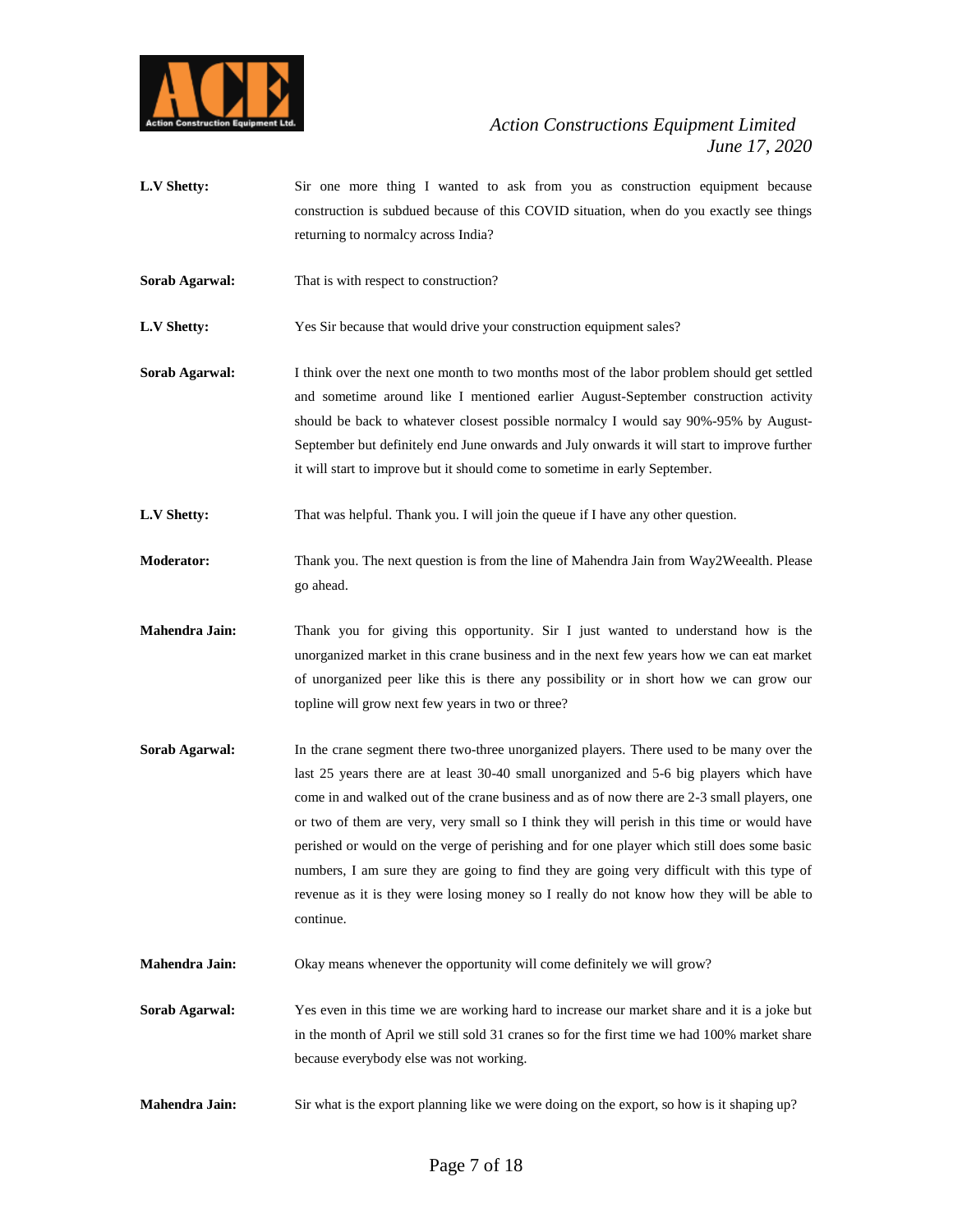

- **Sorab Agarwal:** We were bullish and we were wanting that our revenue would have reached about 8%-9% from exports but unfortunately export markets also got hit and started to get it a little earlier even before India went to lockdown so I think last year we were able to close again at about 6% which was similar to the year before export contribution to our total revenue but yes we are very much focused and I think we should be in a position to take it to about 8% level in this year if not more.
- **Mahendra Jain:** Sir which countries you are like planning to export?
- **Sorab Agarwal:** Mainly we are working in the Gulf Area, Middle East Asia and African Continent. We have also started exporting to some countries in South America and very recently we have also started some work in Mexico apart from the SAARC nations living out Pakistan.
- **Mahendra Jain:** I think in last two concalls we are not doing any government business but indirectly we are getting orders through some player, so is it like 30%?
- **Sorab Agarwal:** No. We do some government business. I think it is 2%, 3% of our revenue. That is direct. We really do not have any intermediary for this. We quote for government tenders and the government directly and through the GeM portal and do our business, but indirect business is that obviously the government does all the infrastructure investment and development and the contractors, so that is totally indirect route of infrastructure investment and we supply to the contractors and the companies, but whatever small amount of business comes from government we do directly, rather for the last so many years we have been trying to work on various different defense projects for their material handling requirements and we have executed two, three sizable orders in the last three years and still we are working on some defense projects, for some special cranes which have been tailor-made for the defense requirement even as of now that is happening.
- **Mahendra Jain:** Okay. How much percentage of demand we are getting from road constructions something like that or real estate and road construction what is the ratio can you just give the figures?
- **Sorab Agarwal:** It is difficult to quantify but I would say that  $10\% 15\%$  of our business would indirectly been contributed through the road industry.
- **Mahendra Jain:** From real estate Sir**?**
- **Sorab Agarwal:** Real estate again contributes about 7% to 8% to our revenue.
- **Mahendra Jain:** We are totally derisked model like we are not dependent on only one real estate or road construction industry?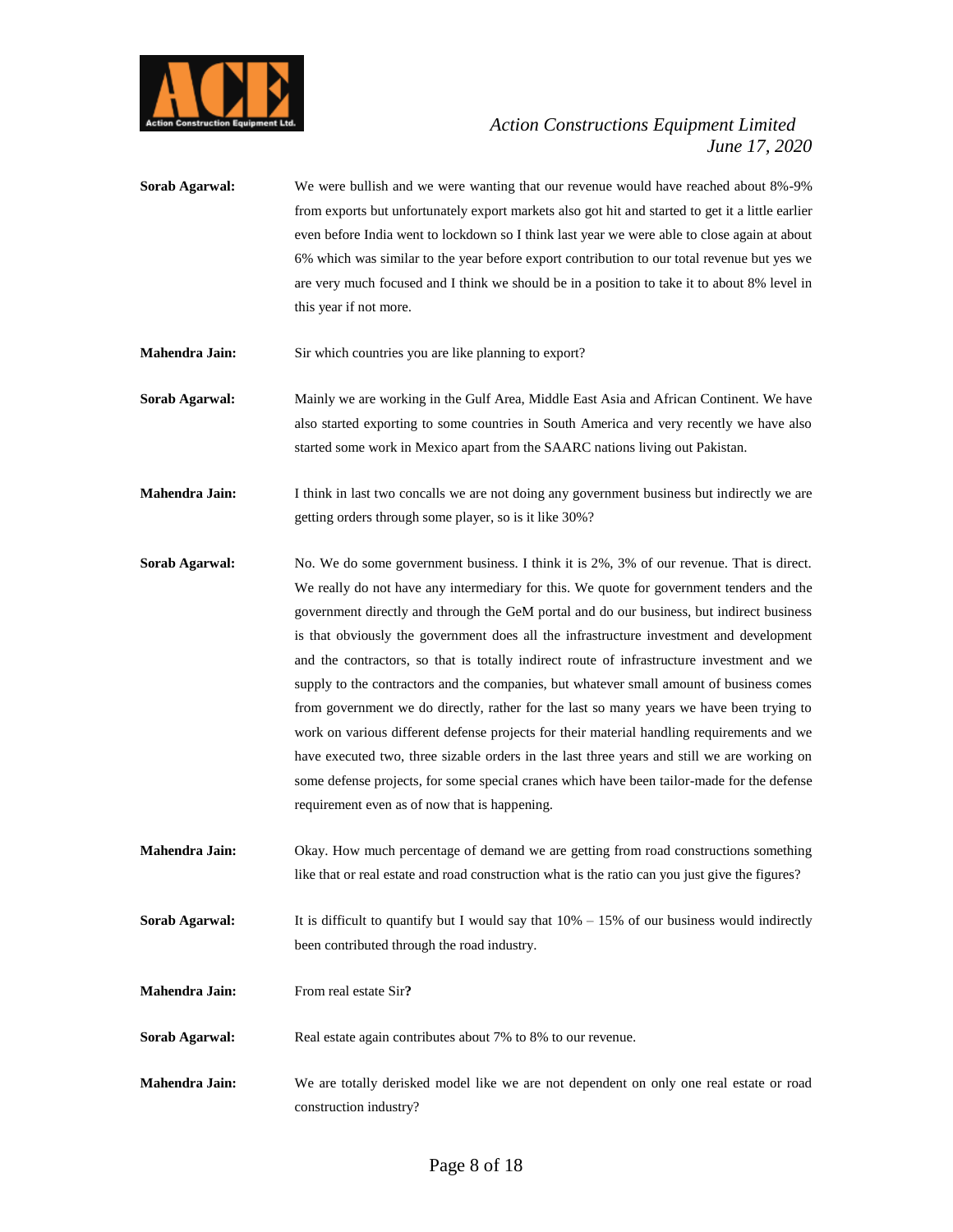

**Sorab Agarwal:** I hope so, we are derisked.

**Mahendra Jain:** Sir, from where you are expecting major demands in next two-three quarters from which side?

**Sorab Agarwal:** What I see that infrastructure will fall in place the fastest and about 60%-65% of our business comes from infrastructure activity. So, that part of business should normalize by end of quarter two. About 20%-25% of our business comes directly-indirectly from hardcore industrial companies or manufacturing companies where they buy a lot of material handling and cranes for their in-house use. So, that part of the business I think will take at least six-eight-nine months may be even more to come back to any sort of normal level so that part of business will remain in pain and I expect that only some time in quarter four or quarter one next year this 20%-25% of our business will start to fall back in place and like I said approximately 15% is agri so that should be in place even as of now. So, hopefully by end of let us say some time in the second quarter we should be looking at about let us say about 70%-75% of our business falling back in place and for the balance 25% about 30%- 40% will remain. So hopefully we should be at 70%-80% levels in quarter three.

**Mahendra Jain:** Sir, do we see any capex in next two years, any planning or something like that?

**Sorab Agarwal:** No Sir. No chance. We are already working at 15%-20%- 25% utilization levels that has what has come down to and we are still happy that we have been able to produce something although lot of inventories were available with us because the lockdown happened abruptly in the second half of March. So, in this current month we are still producing something so many of our peers, are producing only 2%-3% not even that because they have also inventories available. But I think the actual churning of the cycle and actual production for most of the companies will start from July onwards even with the low demand because the inventories would have sort of moved out and be liquidated by that time so, I am sure whether it is our industry, whether it is commercial vehicle or whether it is automotive the production level and the factory utilization levels in July will definitely start to improve.

**Mahendra Jain:** Thank you.

**Moderator:** Thank you. Next question is from the line of Neerav Shah from Prabhudas Lilladher. Please go ahead.

**Neerav Shah:** Yes just two questions when you look at in terms of our inventory levels and we must mention that we had good amount of inventory levels on the file. Could you quantify that number in terms of inventory what was the inventory and how much we have included over last two-two and half months and whether we have received all the payments as well?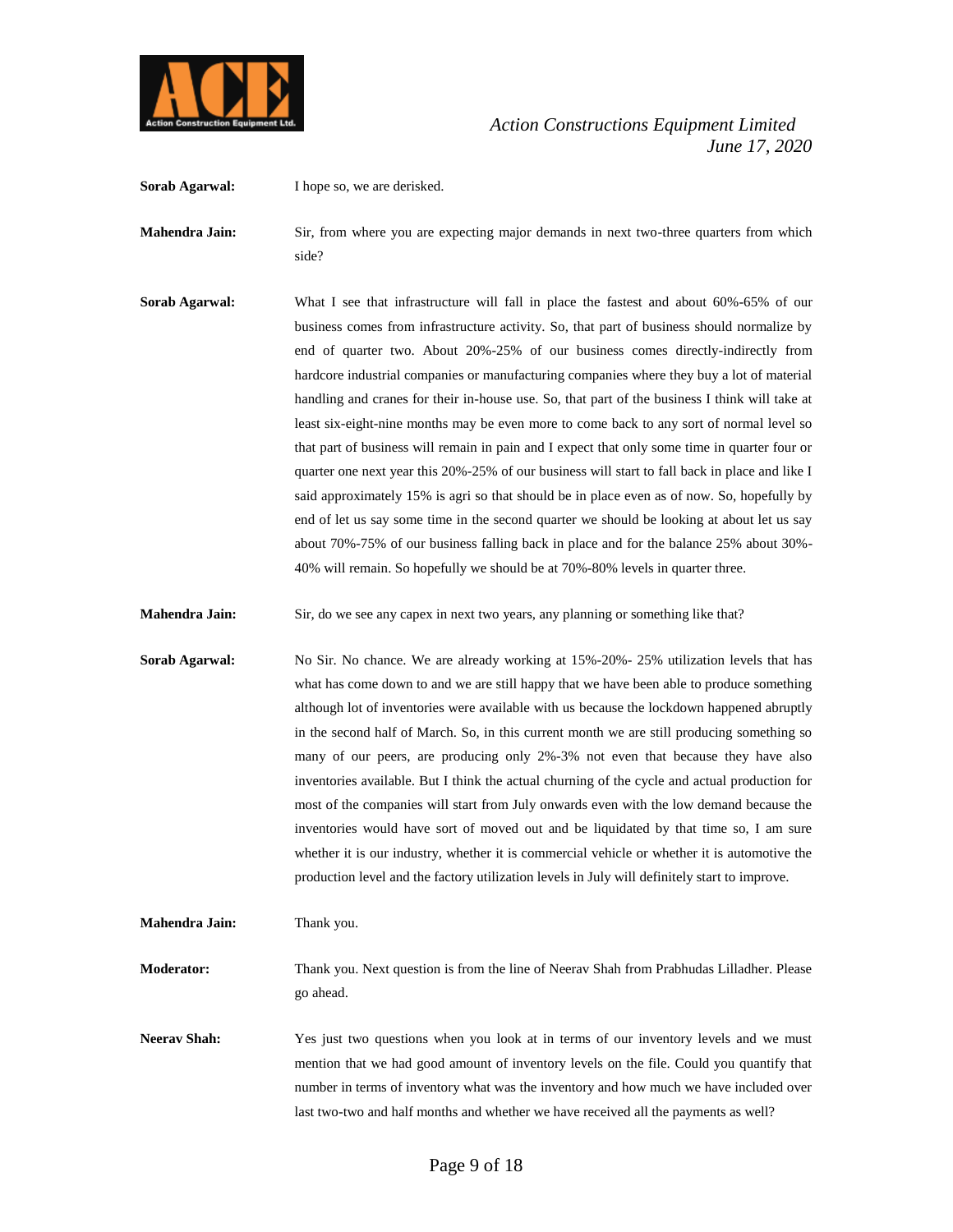

- **Sorab Agarwal:** What has happened because the business switch was turned off roughly around  $20^{\text{th}} 21^{\text{st}}$ because Faridabad went into lock down one or two days prior than the national lockdown. So, generally in the last one or two years inventory levels were somewhere around Rs.200 Crores. We are bloated with about Rs.270 Crores end of March and obviously with the new normal of business being lower as compared to our normal levels, I would say that Rs.70 Crores inventory correction has to happen with respect to finished inventories and extra WIP or stores available with us and to adjust to the new normal cycle of reduced business we will have to shelve off another Rs.30 Crores-Rs.40 Crores of inventory. So, by September- October, October-November our inventory levels from about Rs.270 Crores will come down to around Rs.170 Crores and we would be able to free about Rs.100 Crores in the list.
- Neerav Shah: This Rs.100 Crores of liquidation will be more towards which sector Infra and Agri or it is Infra of course?
- **Sorab Agarwal:** Everywhere it will be all across the plants because we have already started working on inventory control. We have put target of Rs.170 Crores for ourselves by October if not September and I am sure it will happen so that will free that much liquidity into the company over the next three four months and second part of your question with respect to debtors obviously which was hovering around approximately Rs.145 Crores-Rs.150 Crores. So I am sure by September or October our debtor levels will also be around may be Rs.60 Crores- Rs.70 Crores, Rs.70 Crores plus, minus. So I would say about Rs.70 Crores-Rs.80 Crores would be freed from that side also.
- **Neerav Shah:** In terms of demand, in terms of domestic market have you started seeing that some amount of at least enquiry levels have picked up and the pricing is lower, higher or may be flat in terms of enquiry level and in terms of conversions?
- **Sorab Agarwal:** Obviously, the enquiry and conversion is nowhere close to what it was before COVID and as of now I would say it is at about 40%-45% level but yes in the month of May and in the month of June enquiries and orders have started to happen obviously at a much lower pace and with respect to price and price realization there is no way under this circumstance we can because as it is we are suffering from locust due to you can very well imagine operating leverage has worked in the other direction it is not possible for us to reduce any prices and we will not be selling on prices.
- **Neerav Shah:** That is very true. Just to understand this further if I may in the month of May and June you just mentioned that there was some pick up which has been witnessed in terms of conversions. Sir could you quantify that number whether it is Rs.50 Crores- Rs.100 Crores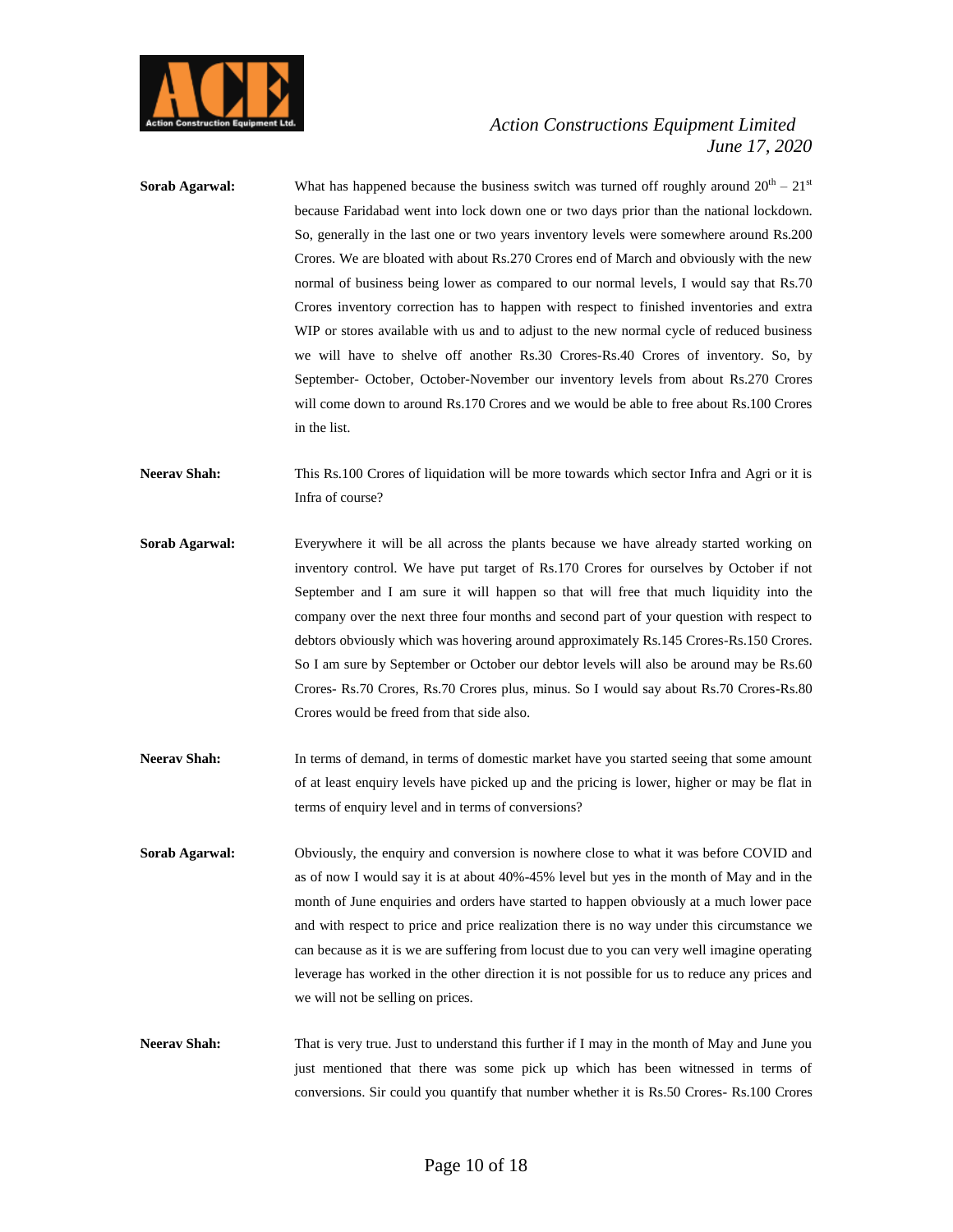

kind of number and the orders which you had in the past are you reconfirming them with the clients and still clients are liable to pick the order or not?

**Sorab Agarwal:** I would say that the orders which were pending once we stopped booking. So, about 70% of those orders are approximately alive. It is just that they are getting delayed. Obviously, some part of it, I cannot quantify right now we would have executed in May, some part of it will get executed in July and for example even in the current quarter we would be getting orders to the tune of around approximately plus, minus Rs.50 Crores and last month again we were able to manage orders somewhere in the tune of Rs.30 Crores-Rs.35 Crores which is approximately correlated to the amount of revenue we will be doing in the month or so.

**Neerav Shah:** Lastly on sectors where you have seen some amount of pick up which is happening. Infrastructure we agree but anything specific Roads, Water, Railways, Power?

- **Sorab Agarwal:** Probably roads is one of the keys because there has been a lot of focus in our country on road especially in the last 2-3-4 years apart from that I would say that your metro construction happening within the cities but unfortunately they are plagued with the problem of labor otherwise the traction in the metro construction and within the city limits construction would have been much more and faster. But that will only normalize in the next one or two months because they actually troubled by the labor issues.
- **Neerav Shah:** That we agree there has been labor problem. But when you talk to them and you understand them they are of the opinion that at least 60%-70% of the work has started there feeling the levels are close to around 50% for most of them?
- **Sorab Agarwal:** Today morning only we had modus operand of interacting with customers. So, we were having a videoconference with one of our very old and very big and very renowned construction company of India and now probably doing lot of work within Mumbai also. So unfortunately they have some sites of metro where they are working in Bombay and Pune as well. Unfortunately, at four locations they got four COVID case within their sites although smaller metro sites. So different types of things are happening I mean it will happen it will go through. So normalization will take time but definitely things have started improving and moving.

Neerav Shah: Fair enough Sir. Thank you so much and all the best Sir.

**Moderator:** Thank you. Next question is from the line of Ajay Kumar from ICICI Bank. Please go ahead.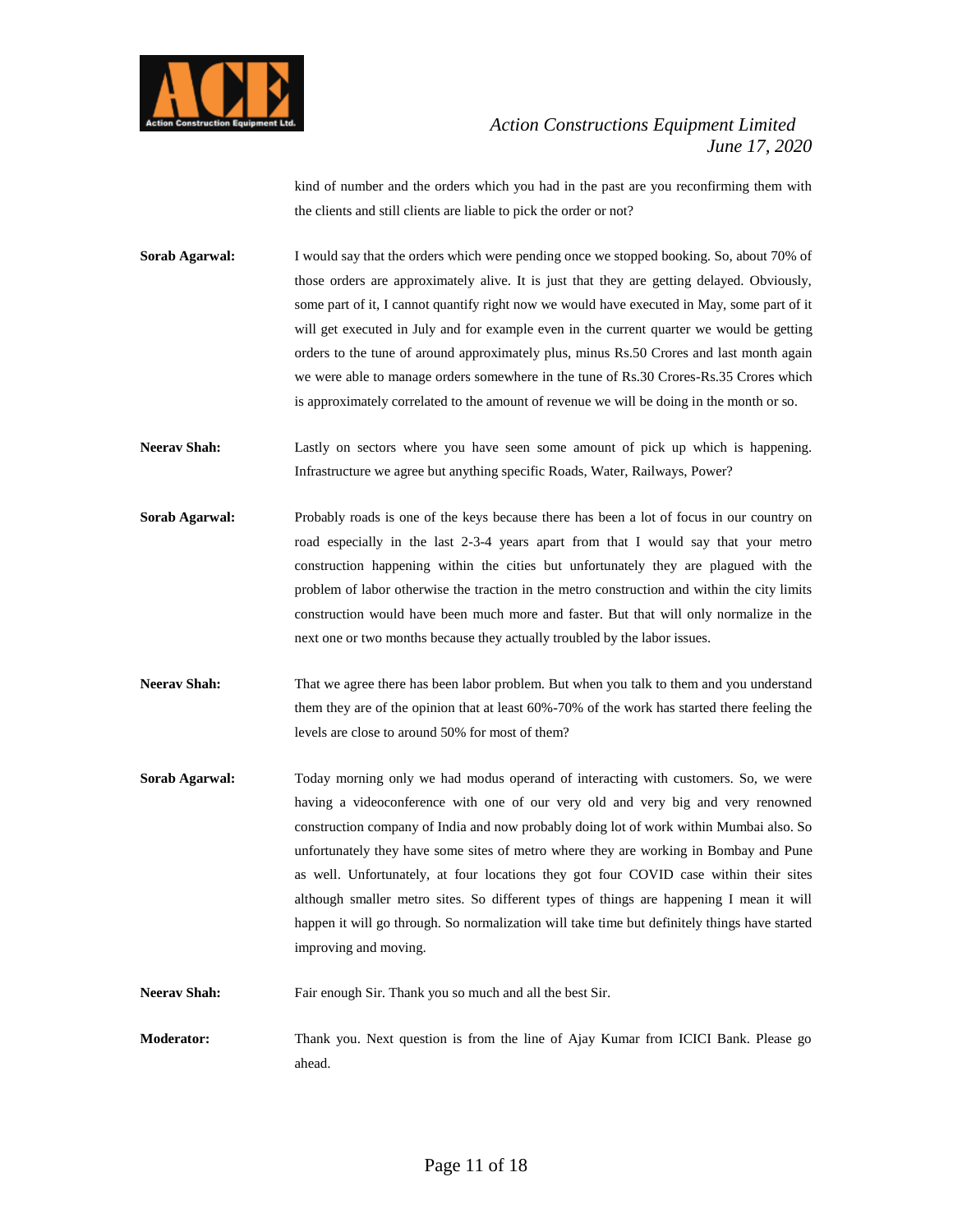

**Ajay Kumar:** Good evening Sir. Sir now we are in mid of June so I just wanted for Q1 and Q2 of this year if we compare the revenue with the first two quarters of the last fiscal year, how that numbers will come right and overall the revenue for this year, this is the first question. Sir and second thing you are saying that you will not increase the prices so will the price of raw material turn in your favor may be a reduction in raw material prices. Can you please?

**Sorab Agarwal:** Like I said that this quarter we will be doing about 30% of our normal revenue so that means in this quarter our business will be down by approximately 70% that is quarter one. But in quarter two we are looking that we would be able to do what we foresee is about 50%-55% of the business so Q2 will be down approximately 50% and thereafter I think quarter three should be 20%-30% down and quarter four should be normal. But as per the CRISIL has also done a survey and study on construction equipment as well as infrastructure and construction side. As per CRISIL they feel that quarter three should be near normal may be 5% - 10% here and there and quarter four they are expecting a growth of 15%-20% actually. But obviously we are discounting that because it is uncertain time so we do not want to be caught unaware that we are planning for a little extra revenue and growth. So we have budgeted in the worst case scenario that over all our business in this year can go down by 40%. I am using the word can go down so whether it goes to 40%- 45% or it might goes down only 25% that time will tell. But in the interim what we have done that keeping in mind that our revenue will go down by at least 40%. We have reworked all our fixed and variable costs and ensured that our breakeven level which was at 70% level we have brought it to 55% level. So, that means we are looking at a business drop of 40% that means we will be doing 60% business and our breakeven level we have brought at 55% level of the day. Hopefully even in the worst case scenario we will remain in black, we will remain in profit. Yes it will be miniscule profit if we talk of PBT, PAT level but at EBITDA level from 8%-8.5% it will drop to may be 4.5%-5%. So, this is the first part of the question, the second side was obviously in the market like this there is no scope to increase prices rather there will be tremendous stress to be solved already is on us to reduce the prices and we have presently decided that we are not going to reduce prices and sell because it is impossible to survive with reduced business and further reducing prices. There will be some benefit available to us in due course may be on account of steel which is about 60% of our raw material input. So, we might already the steel prices pre-COVID and post-COVID down by about 5%-6% so that will translate into 1.5%-2% benefit in the raw material cost. I am sure these benefits we will start to enjoy some time in July-August because as of now there were so man inventories we were carrying and generally there is one or two months lag. So, the inventory which were at higher steel prices obviously will get liquidated by June-July and there one or two months lag. So hopefully end of quarter two or early quarter three 1% or 2% benefit with respect to raw material or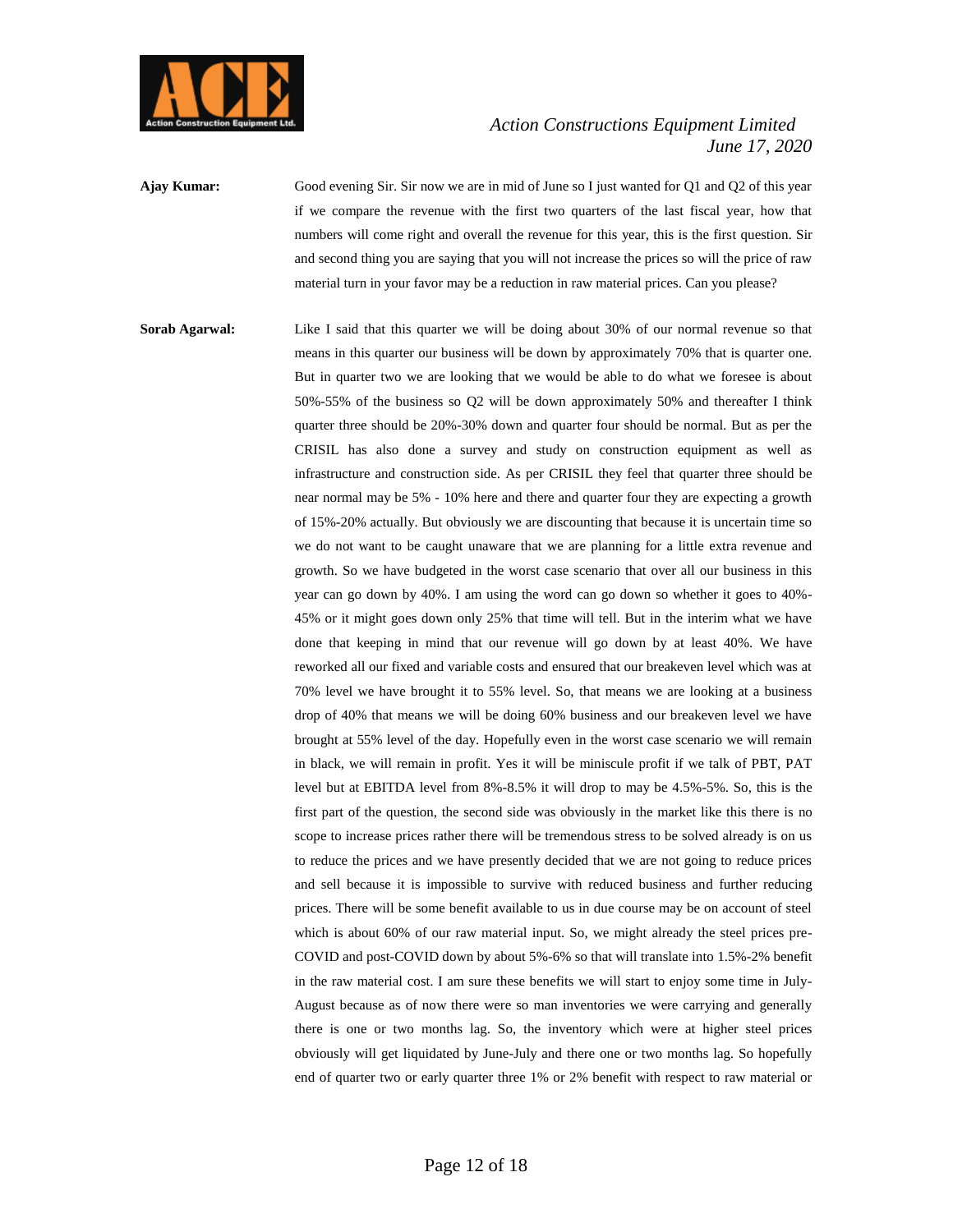

may be more time will tell will start to reflect. But I would say primarily from quarter three onwards.

**Moderator:** Thank you. Next question is from the line of Rajeev Maheshwari from Praj Investments. Please go ahead.

**Rajeev Maheshwari:** Just wanted a quick update on how the supply chain like in terms of domestic raw material as well as any part of product which we are procuring may be form countries like China and all. So is it still close to normal or we are facing still difficulties in getting those things once the stock get replenished?

- **Sorab Agarwal:** Most of everything has opened up and things have started to work. Yes there is I would say 5%-10% problem here and there and but I sure over a period a time it will get normalized and luckily for us leaving out some few critical components for most of the supplies we generally work on a single vendor policy. So, we do have two-three options for most of the supplies. Yes there are few specific 10%-20% of critical components which are supplier specific. But then again these are bigger companies and bigger set ups. So, as of now we are really not facing a problem we did face a little in the month of May because specially companies in Bombay who have are not opening the supply chain was an issue because the company is working from there if you are not functioning how you can supply. But I think most of that will normalize within June, I really do not see a problem on that front as of now.
- **Rajeev Maheshwari:** In terms of any product being imported may be some countries like China or some other countries that will be a normal?

**Sorab Agarwal:** We had started doing piling rigs from China and last year we sold some units.

**Rajeev Maheshwari:** That was bit tumbled.

**Sorab Agarwal:** With the startups we did have some orders in the month of February-March and China was under a strict lockdown end of January till nearly most of February. So, as soon as they opened they opened we rushed in and exported a lot of machines which are lying unutilized right now as our inventory. So, as of now I do not see a problem because most of the imports some part of it may be from China or some other parts of the world. When we realized that the countries are closing down outside, we never expected we will close down so abruptly. But that is also one of the reasons our import inventories is related by our Rs.20 Crores-Rs.30 Crores in April and May because of extra imports we did carryout thinking that there might be trouble in the forth coming months so, as of now there is really no problem.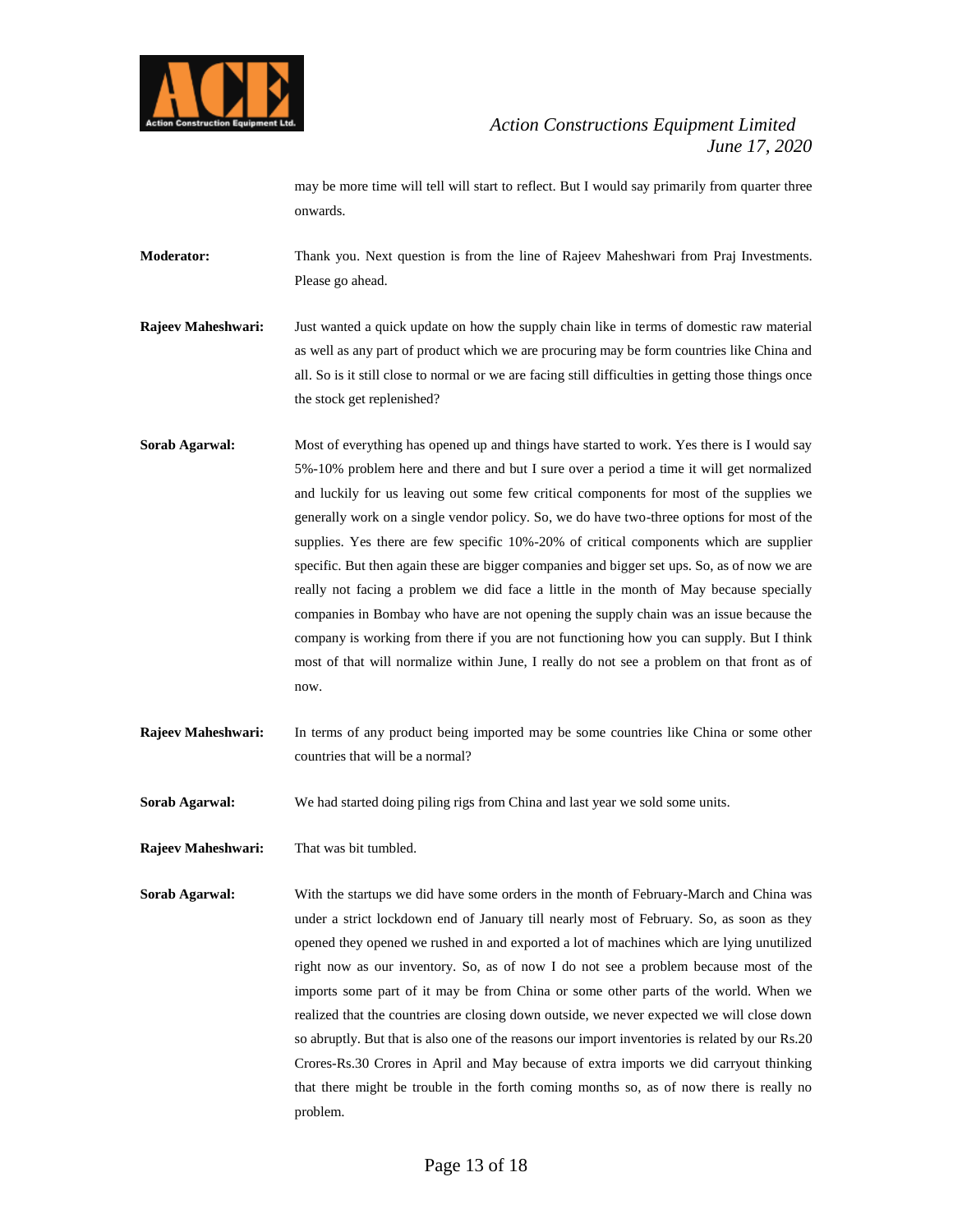

**Rajeev Maheshwari:** To be comfortable from that sense.

**Sorab Agarwal:** Yes we are okay I think that part of it.

**Rajeev Maheshwari:** Just a quick update this time the construction equipment segment has really done very well after so many quarters. So, is this the construction equipment market expanding or maybe we are not getting into the mode which we were expecting and we are eating up market share of the already existing players who are a bigger players in this area?

- **Sorab Agarwal:** I think it is a mix of both definitely quarter 4 was better for construction equipment and the economy on the whole. It was very unfortunate the way things stopped in the month of March so obviously there is some impact of that and our market share in the construction equipment segment is very miniscule and there is a tremendous scope of growth so whatever hard work we have been doing the last one or two years, two and half years to put this back in place that is also started to play along and as a matter of fact even in the current year, even in the subdued scenario we are still looking at growth in our company from two segments so one of them is agri where we think 10% to 15% growth from current levels should be possible easily and the second is construction equipment segment where we see 5% to 10% growth from last year's number should be possible even in this scenario.
- **Rajeev Maheshwari:** So, it is heartening to say at least the construction equipment because you guys have put tremendous amount of focus in this but the results finally came in so that was the good part?
- **Sorab Agarwal:** Yes, and I am sure this will continue to improve, I am saying 5% to 10% but my heart tells me it can be much more than that it just totally depends on how much we are able to capitalize.
- **Rajeev Maheshwari:** Because normally you were more from the pessimistic side and you play safe and if things are good it is always better to tell people that okay we exceeded that has taken?
- **Sorab Agarwal:** It is not only about telling it is by basic nature of my own nature and the company's nature we plan for the worst and try to do the best.
- **Rajeev Maheshwari:** That is always the best part so that at least people are aware that the things may not turn up and if it turns up it is fine from the company side.
- **Sorab Agarwal:** That should also be done with respect to the company. We have worked on our fixed cost and variable cost, planned for the worst and the revenue can go down to 50% to 55% also.
- **Rajeev Maheshwari:** Yes, anything can happen in fact.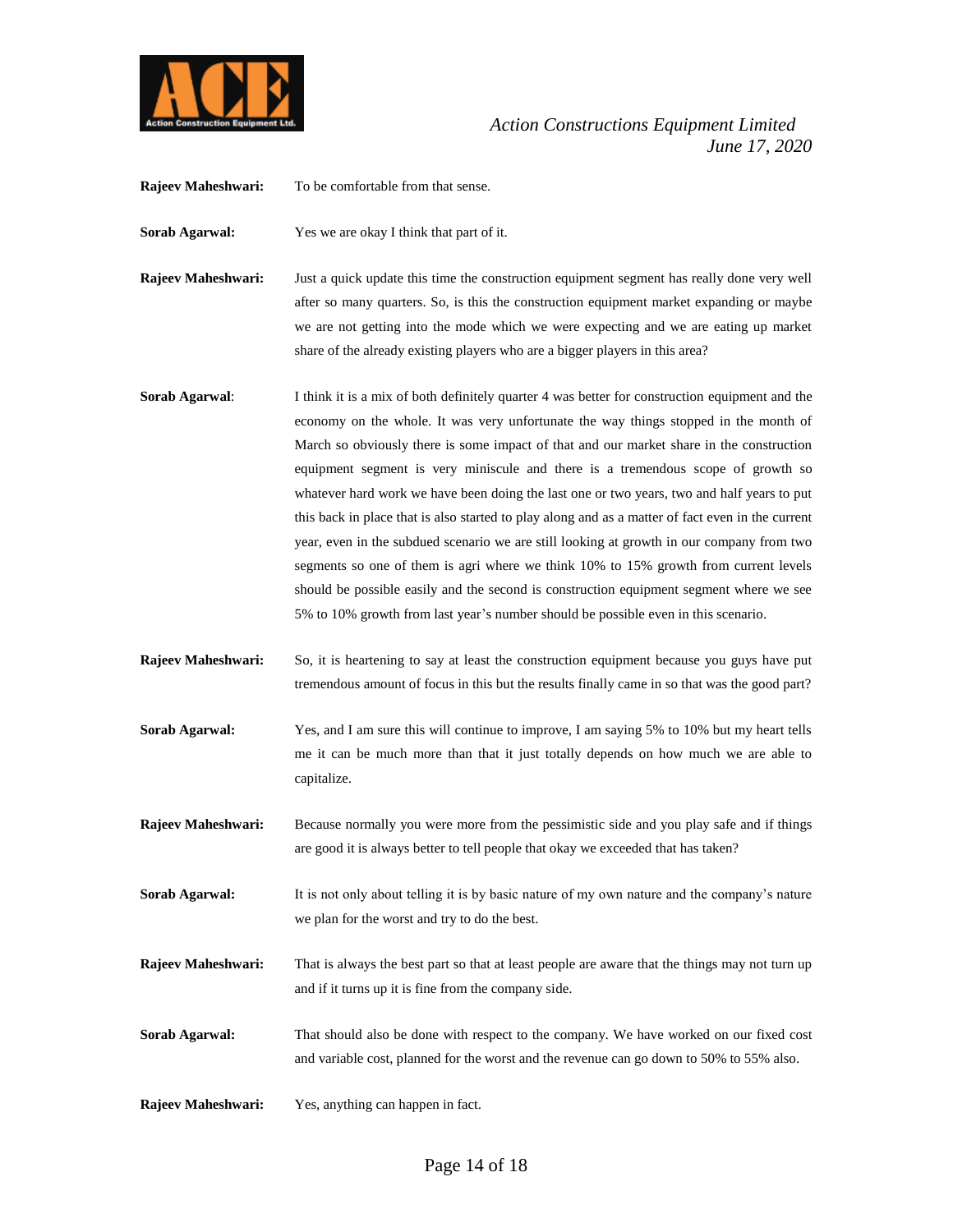

- **Sorab Agarwal:** That is how we have reworked so that our breakeven levels to 50% to 55% and then we will do our best so if you are able to 70% revenue it will be profit, if you are able to 60% barely breakeven but at least the intention this year is stay in the black.
- **Rajeev Maheshwari:** Important thing is you are staying in the black and survive in the next six months so after that anyway the benefit and how the liquidity is position where in terms of the working capital front and all those stuff in the normal finance side.
- **Sorab Agarwal:** There is definitely a little stress because obviously the inventories are high and one and half month was pure lockdown so debtors collection was also very weak and debtors were also high when we closed because the month had not finished so all the collections had not happened which was to happen in March, as soon as we opened in May and June our collections have started flowing in and obviously with the sale increasing let us say 30% to 35% last month and 50% to 55% so the inventory liquidation is happening so temporarily I would feel that between June-July-August there will be a temporary stress creation in the system and our short-term utilization of our bank CC limits and all might go up but eventually by September-October or latest by November everything will fall in place because about 150 Crores will get freed into the system from inventory and debtors so that will compensate for the stress which has been created as of now, there is definitely stress but yes not something that which is not bearable I mean totally it is in control.
- **Rajeev Maheshwari:** Means maybe in terms of there may be some tightening but you can still manage it that is how things would work?
- **Sorab Agarwal:** Because obviously our unused limits in the banks and all because see being a prudent company we also want to pay our creditors in time, yes it will get delayed by one month or two month or three months here are there because one and half to two months country was in lockdown so everybody should imagine an expect of two months delay in a normal cycle but obviously at some point in time we want to bring it back so putting everything together I think by September-October or latest by November when the entire inventory effect will come into play, the debtors effect will come into play and the creditors would be reduced to the minimum level, situation will come back to normalcy and bank utilizations will also come back to normalcy. I think that in October-November we should be at similar levels as March.

**Rajeev Maheshwari:** Thank you so much and hope you carry on with the good work which you had been doing.

**Sorab Agarwal:** Even I hope so. It needs a lot of encouragement.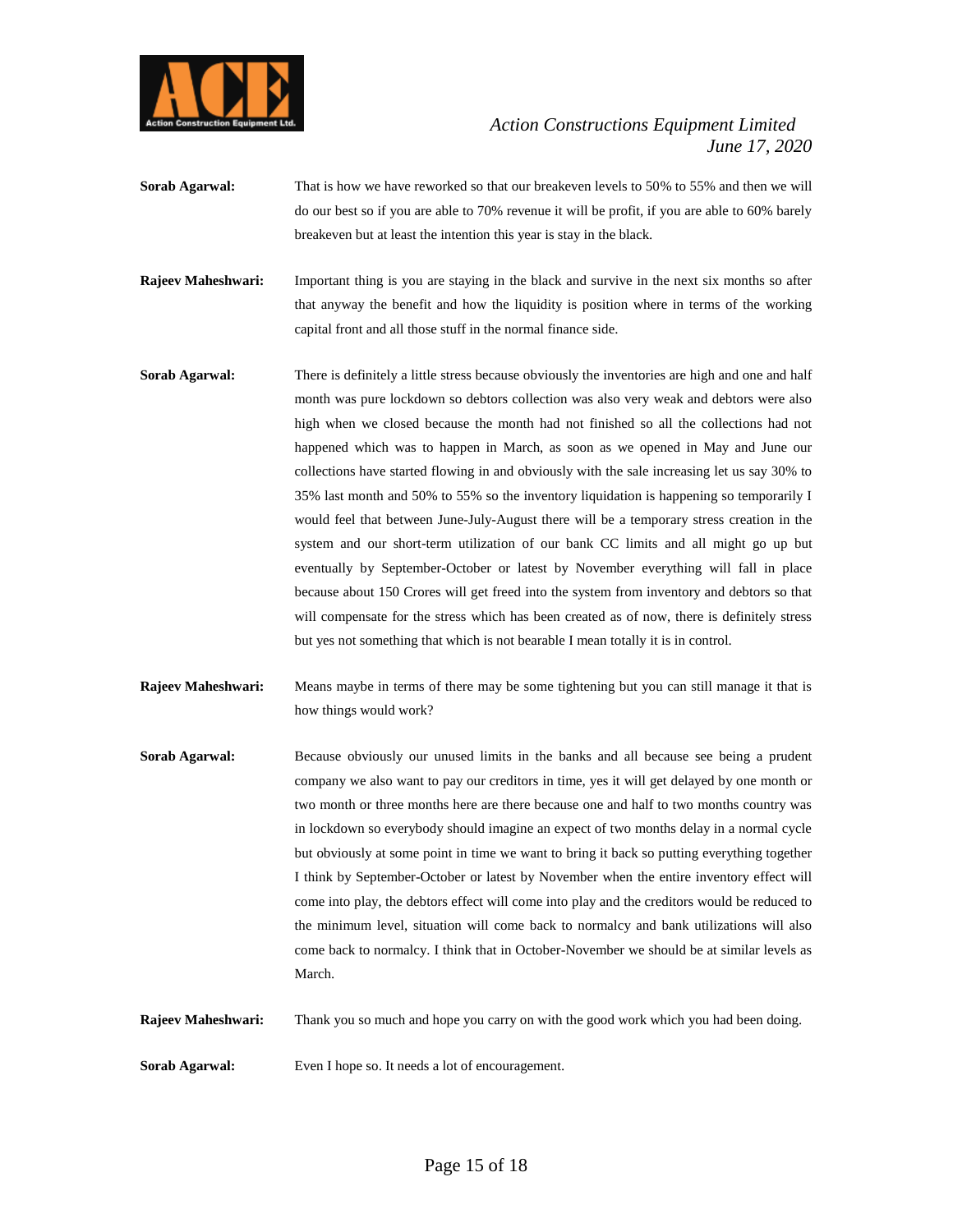

- **Rajeev Maheshwari:** Definitely, it will happen. Seeing the way you guys have managed till now, you have survived the toughest part so may be next two months to three months I hope that things do fall in place.
- **Sorab Agarwal:** I hope so Sir, not only for us but for the whole country I think it is a miserable situation to be in problem that which has been created.
- **Rajeev Maheshwari:** Let us hope we pass these times also and again the glorious time comes back.
- **Sorab Agarwal:** They will definitely come back, same time next year we will be enjoying.
- **Rajeev Maheshwari:** That is good for us, people like us shareholders.
- **Moderator:** Thank you. The next question is from the line of Chander Bhatia from Seers Fund Management. Please go ahead.
- **Chander Bhatia:** Thanks for giving me the opportunity. Congratulations to the management team. Congratulations for the good set of numbers in spite of such a tough time. I had three questions that have already been answered, the one question is about the new Bharat norms which were supposed to be implemented from October 2020 so how is the company planning to launch new product as per the new norm and if you can get some color on that?
- **Sorab Agarwal:** See, obviously our company and most of our peers everybody was working towards proto development which was more or less complete by February-March, April-May-June the ARIA and I-CAAD CMGR approval testing was to take place because before March these approval agencies were totally busy for testing the automobiles and commercial vehicles because they were moving from BS4 to BS6. So, they could have only given us time in April-May-June when these testing and approvals would have happened and subsequently the inventory adjustment and from October 1, BS4 sales would have happened but because of the COVID the testing agencies and approval agencies have also been shut down and proto work and testing work even within the manufacturers premises have been affected so definitely the entire cycle has been delayed and we are still on track in terms of that like I said most of our proto are ready or nearing finishing and we will be trying and working hard to get them approved in time but in the meantime as most of the industry was suffering so ICEMA, our Apex Association for Indian Construction Equipment Manufacture Association made a request to the Ministry of Road Transport and Highways and five-six seniors members we did have a videoconference meeting with Mr. Gadkari also, this was what happened 20 days back and he has been trying enough to give us a six month leverage, a six month extension owing to the COVID scenario. The official notification has not come out obviously the notification part takes time so we are expecting to achieve it over the next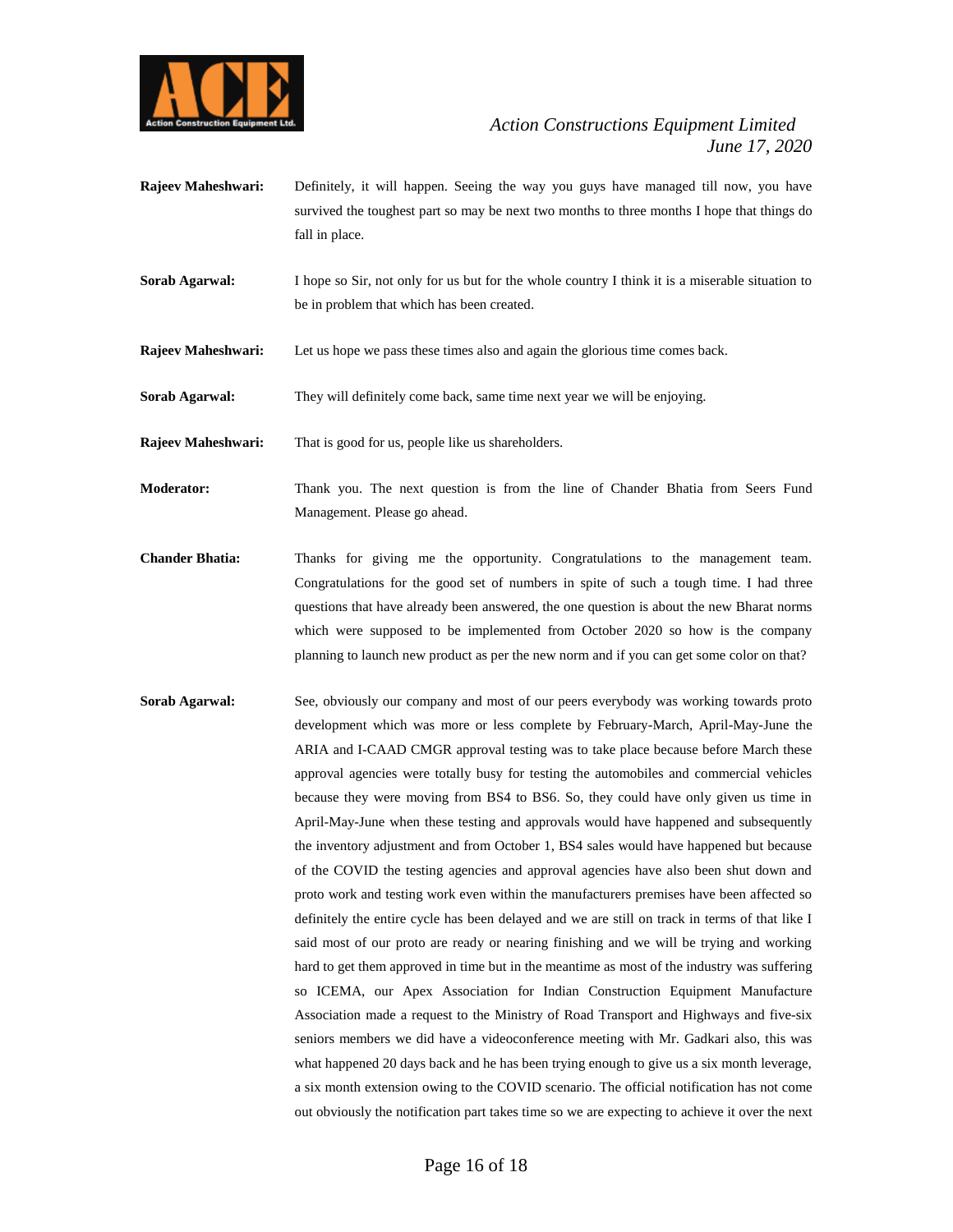

one or two or three weeks but in principle it has been agreed to extend the deadline by six months.

- **Chander Bhatia:** Okay so this will be implemented from April 2020-2021?
- **Sorab Agarwal:** That is what it is.

**Chander Bhatia:** Thank you and all the best for the good work.

**Sorab Agarwal:** We need a lot of good luck wishes, not only us, but everybody.

**Chander Bhatia:** Thank you.

**Moderator:** Thank you. The next question is from the line of Anas Dadarkar**.** Please go ahead.

**Anas Dadarkar:** Sir, I just wanted to know how long we faring in the backhoe loader and associated with that I also wanted to know what was the total market size for this backhoe loader in this year gone back that is FY2020 and how much did we sell for the full year?

- **Sorab Agarwal:** See, we sold practically I think to somewhere close to about 250 to 260 units. Market size exact numbers I would not have as of now because the data has not been circulated amongst us because of this COVID and everything. It stopped midway but should we do that tune of somewhere around 28,000 to 30,000 if not more and this year I am sure our numbers will double up or more than that although we are projecting only 10% to 15% growth and not only backhoe loaders but even for our rollers and graders I am sure we should be able to do better than 10% to 15%. Everything seems to be on track. We have also started exporting from machines so hopefully if everything goes well, April was a washout because everything was closed. We did some reasonable numbers in May, in June again we are looking at reasonable numbers, if everything goes well we should be somewhere around 500 units to 600 units at least by end of this year, hopefully may be a little plus here and there I really I cannot say and similarly we should be in a position to may be nearly double our road machinery numbers also in this situation.
- **Anas Dadarkar:** That is it from side. **Moderator:** Thank you very much. As there are no further questions, I will now hand the conference over to the management for closing comments.
- **Sorab Agarwal:** I think it is a very tough time that most of everybody is going through because the survival of two things, one is your own self, your family, your friends and everybody around you